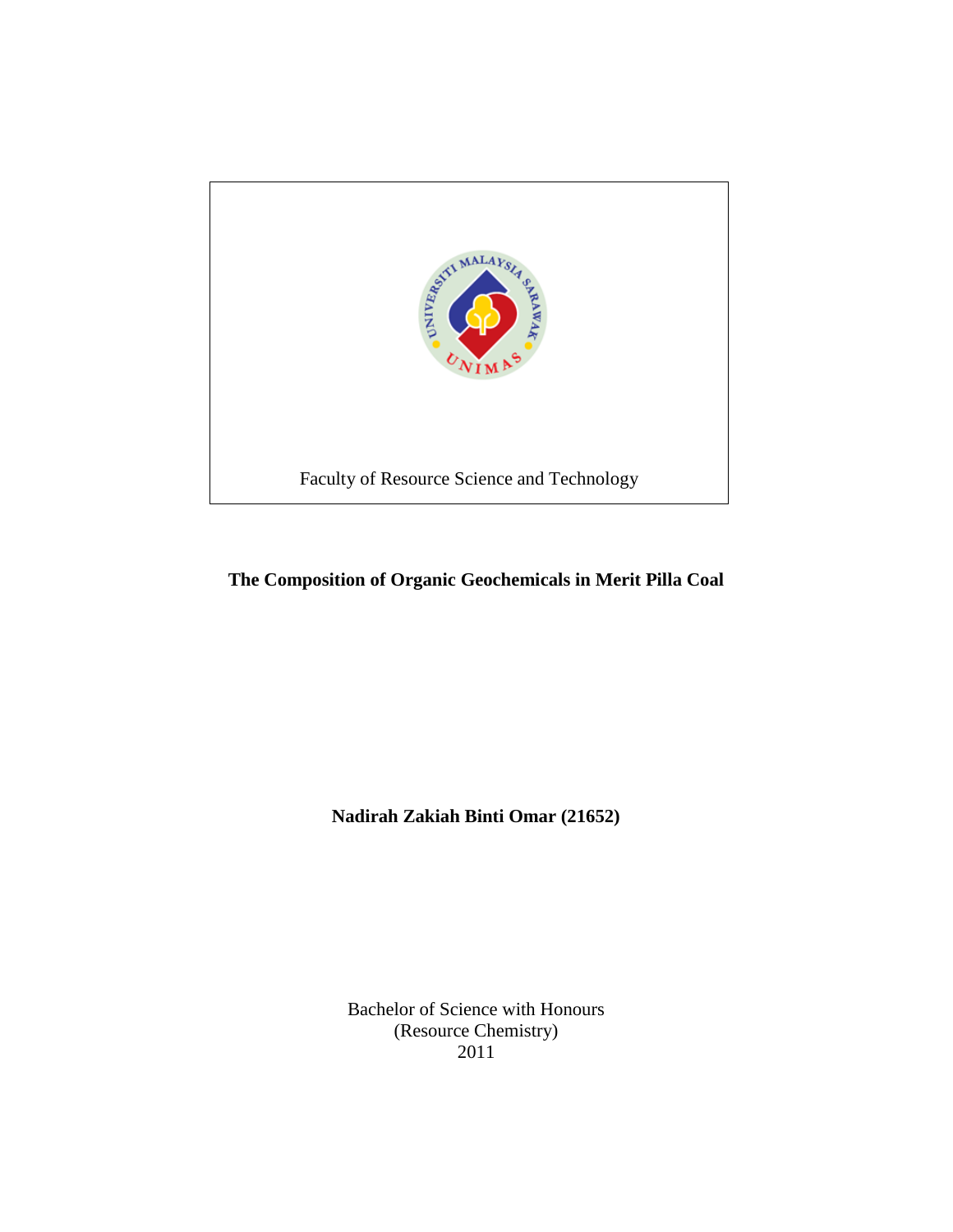# **THE COMPOSITION OF ORGANIC GEOCHEMICALS IN MERIT PILLA COAL**

## **NADIRAH ZAKIAH OMAR**

A Project Report Submitted In Partial Fulfillment Of The Final Year Project II (STF 3015) Course Resources Chemistry

Faculty of Resource Science and Technology

UNIVERSITI MALAYSIA SARAWAK

2011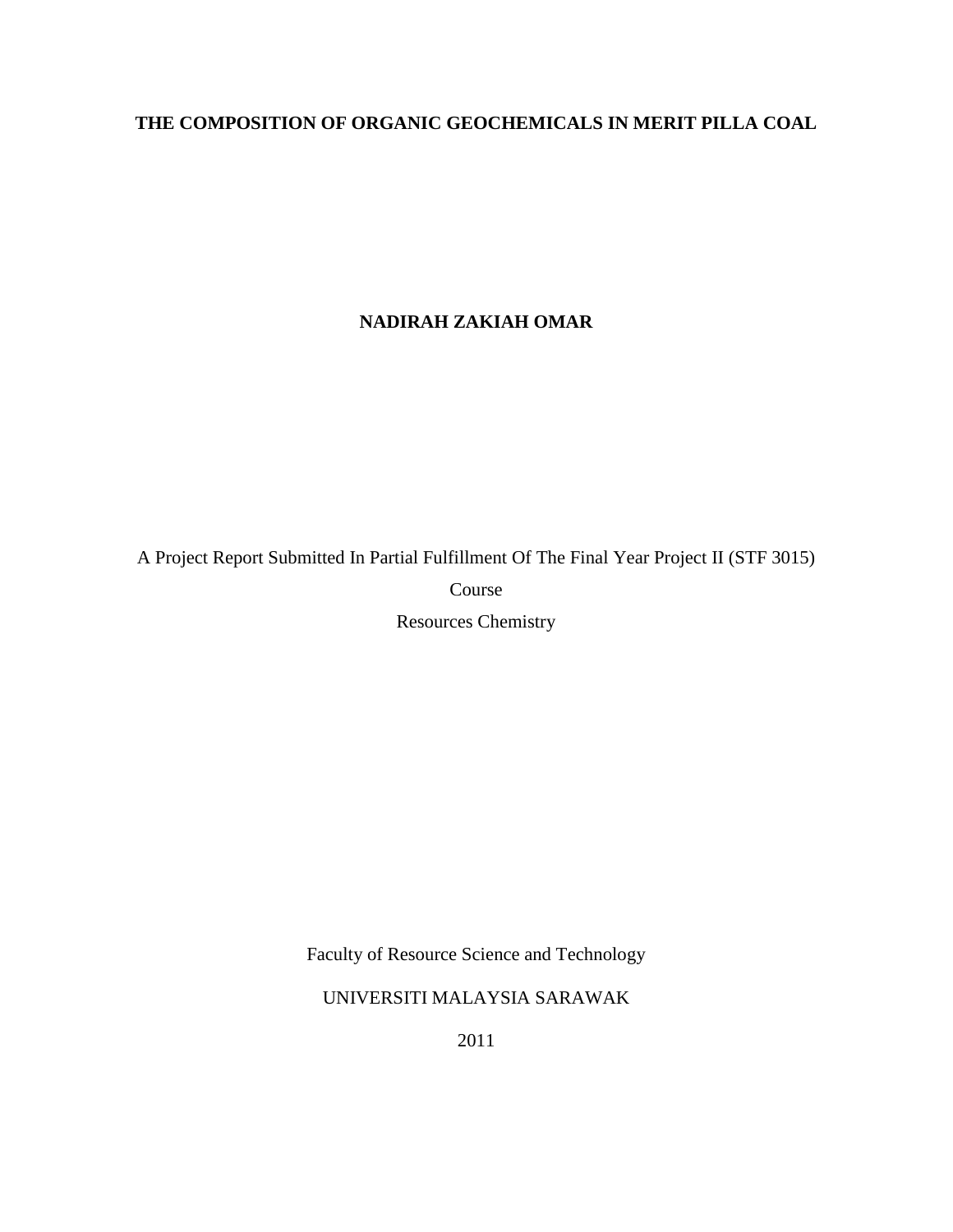## **DECLARATION**

I declare that every part of the project work "THE COMPOSITION OF ORGANIC GEOCHEMICALS IN MERIT PILLA COAL" that I have submitted is genuinely my own work done by me except as cited in the references. The thesis has not been accepted for any degree and is not concurrently submitted in candidature of any other degree.

Signature: ………………………………..

Name: Nadirah Zakiah binti Omar

Date: 26 April 2011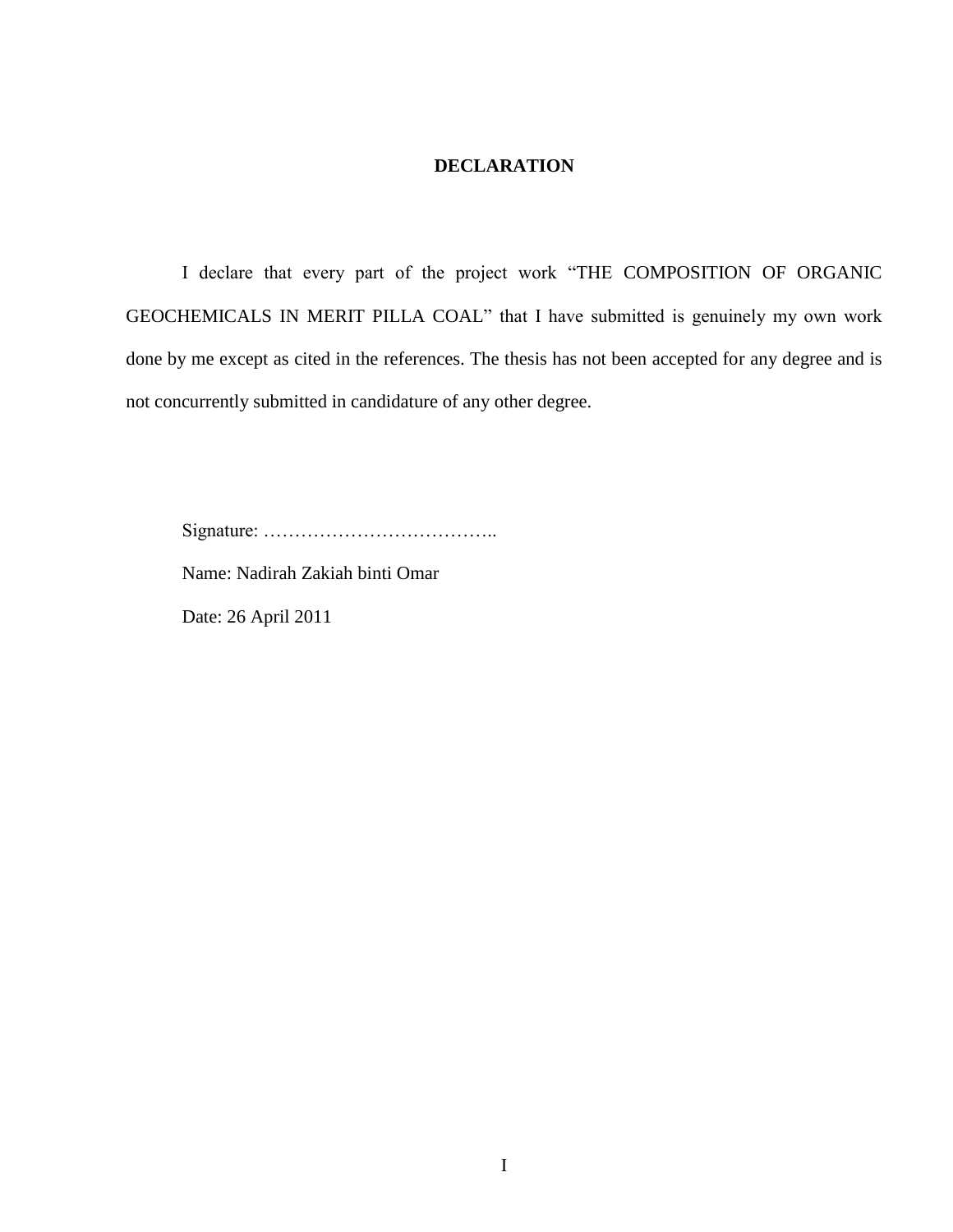#### **ACKNOWLEDGEMENT**

First of all I would say Alhamdulillah praise to Allah for giving me the strength and health to do this project work until it done. I owe my deepest gratitude to my supervisor, Prof. Dr. Zaini Asim, whose encouragement, guidance and support from the initial to final level enabled me to develop an understanding of the study. It is a pleasure to thank those who made this study possible especially to Mr. Azzudin Shebli and Ms. Irna Syairina whose has made available their support in a number of ways and shared their personal experienced. Not forgotten to Benedict Samling and Puan Dayang Fatimah for their understanding and assistance throughout this study. I would like to acknowledge and extend my heartfelt gratitude to the following members for their vital encouragement and support: Mr. Nizam Ramli and Mr. Jeffery Lahang Belong. I am indebted to my colleague to support me through out the project progress. Thank you for all cooperation given. Last but not least, I would like to thankful to my family who always gives me support for doing my project.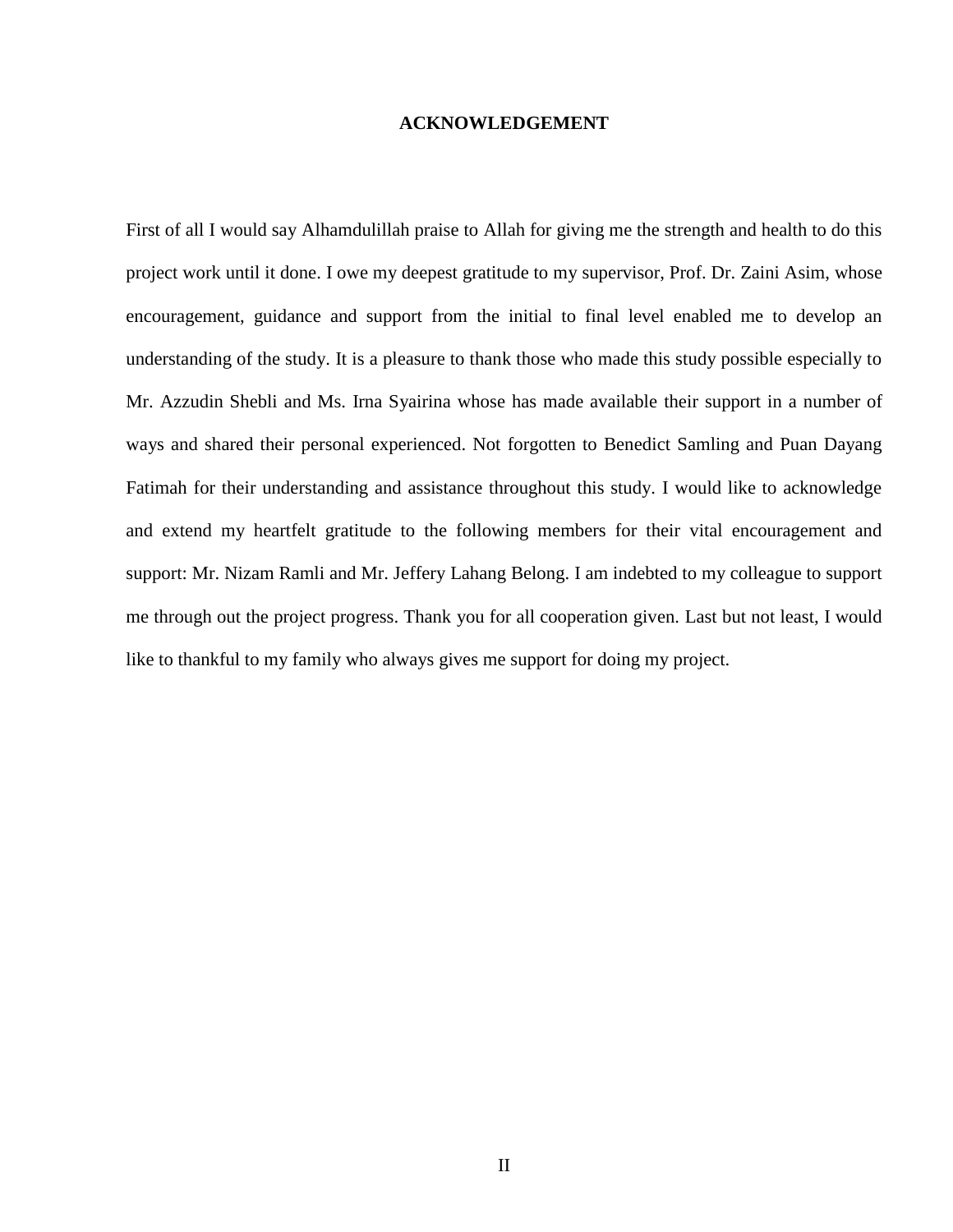# **TABLE OF CONTENTS**

| Declaration                                         | I              |
|-----------------------------------------------------|----------------|
| Acknowledgement                                     | $\mathbf{I}$   |
| Table of Contents                                   | III            |
| <b>List of Abbreviations</b>                        | VI             |
| List of Tables                                      | VII            |
| List of Figures                                     | IX             |
| Abstract                                            | 1              |
| 1.0 Introduction                                    | 3              |
| 1.1 General Introduction                            | 3              |
| 1.2 Objective of the Project                        | $\overline{4}$ |
| 2.0 Literature Review                               | 5              |
| 2.1 Coals                                           | 5              |
| 2.2 Chemicals Composition                           | 5              |
| 2.3 Coals Deposit in Malaysia                       | 6              |
| 2.4 Formation of Coal                               | 8              |
| 2.5 Coal Quality                                    | 9              |
| 2.6 Organic Geochemistry and Organic Matter of Coal | 10             |
| 2.7 Inorganic Matter in Coal                        | 10             |
| 2.8 Chemicals Contribution of Coal                  | 11             |
| 2.8.1 Coalification of Wood (Secondary Xylem)       | 12             |
| 2.8.2 Resinites                                     | 12             |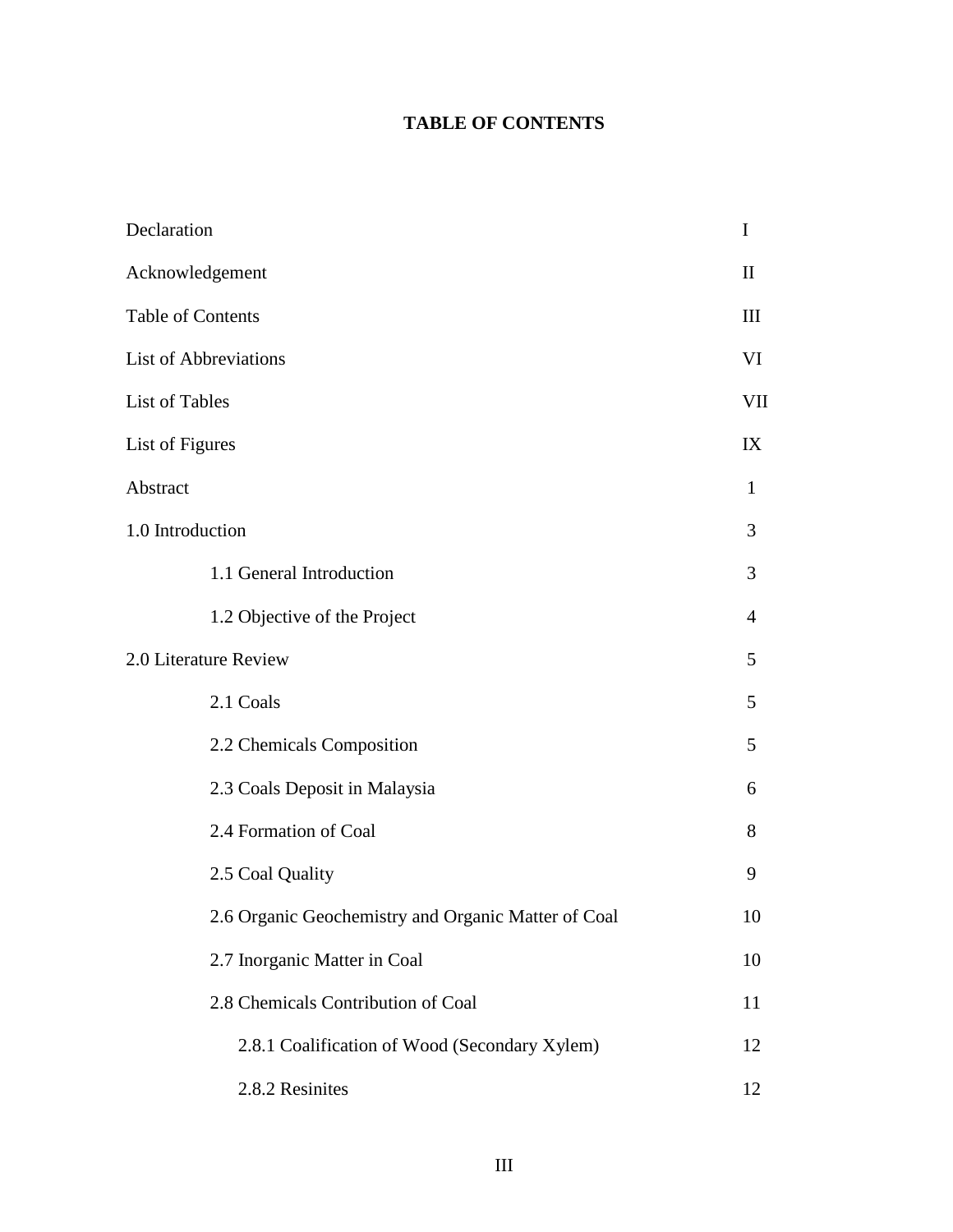| 2.8.3 Cuticles of Coal Material                                    | 13 |
|--------------------------------------------------------------------|----|
| 2.8.4 Pollen and Spores                                            | 14 |
| 2.8.5 Algae                                                        | 14 |
| 2.9 Coal Hydrocarbon                                               | 14 |
| 2.9.1 Aliphatic Hydrocarbon                                        | 15 |
| 2.9.2 Polyaromatic Hydrocarbons (PAHs)                             | 15 |
| 2.9.3 Polar Compounds                                              | 16 |
| 2.10 Compounds Detection                                           | 16 |
| 3.0 Material and Methods                                           | 18 |
| 3.1 Sample Collection                                              | 18 |
| 3.2 Extraction of Coal Samples                                     | 18 |
| 3.3 Fractionation of Coal Samples                                  | 19 |
| 3.4 Gas Chromatography Analysis                                    | 20 |
| 3.4.1 Gas Chromatography Flame Ionization Detector Analysis        | 20 |
| 3.4.2 Gas Chromatography Mass Spectrometer Analysis                | 21 |
| 3.5 Data Analysis                                                  | 21 |
| 4.0 Result and Discussion                                          | 22 |
| 4.1 Gas Chromatography analysis of N-alkanes standard              | 22 |
| 4.2 Gas Chromatography analysis of polycyclic aromatic hydrocarbon |    |
| Standard                                                           | 24 |
| 4.3 Crude Extracts                                                 | 26 |
| 4.3.1 Hexane Crude Extract                                         | 27 |
| 4.3.2 Dichloromethane Crude Extract                                | 32 |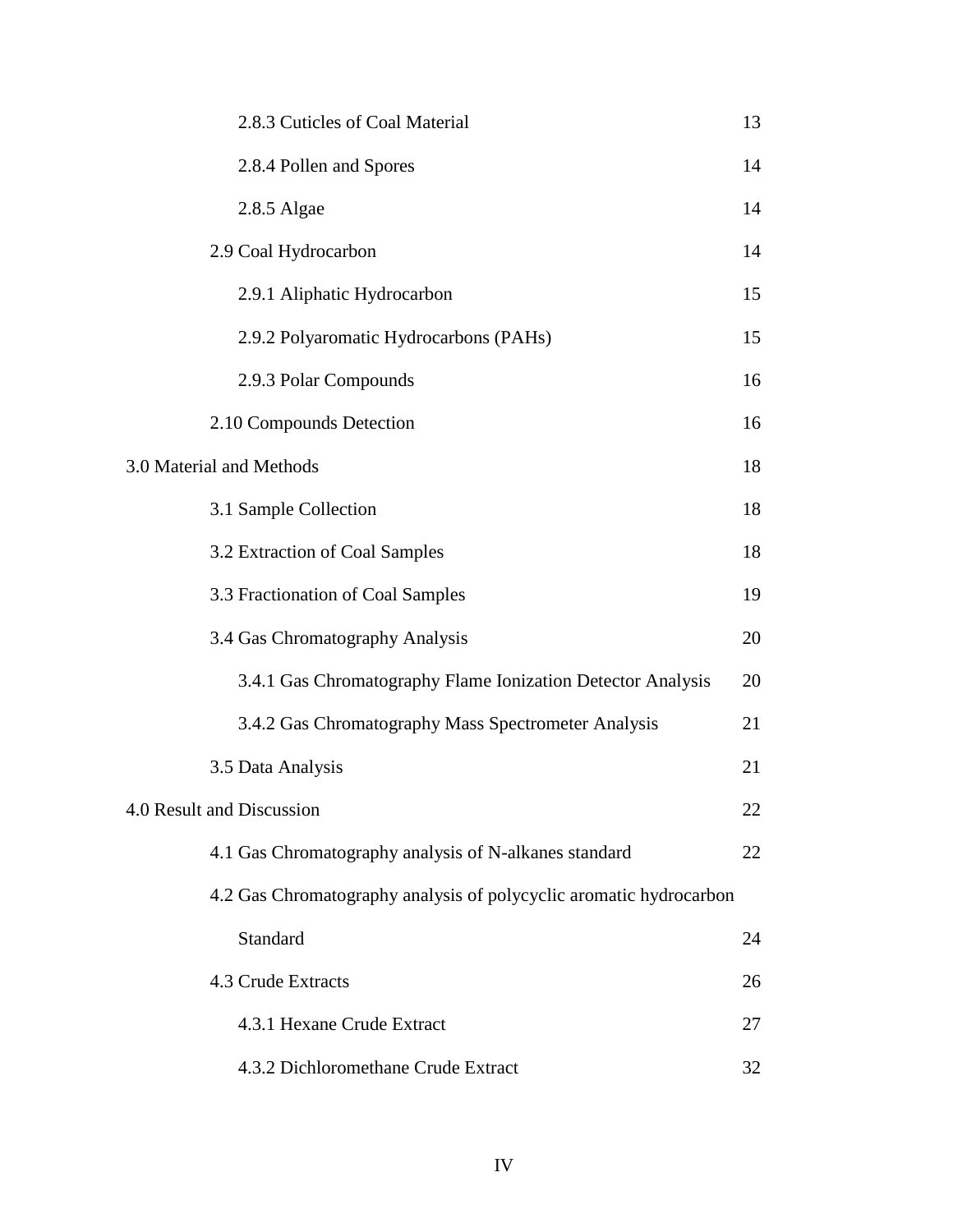| 4.3.3 Methanol Crude Extract      | $\vert$ |
|-----------------------------------|---------|
| 5.0 Conclusion and Recommendation | 46      |
| References                        | 48      |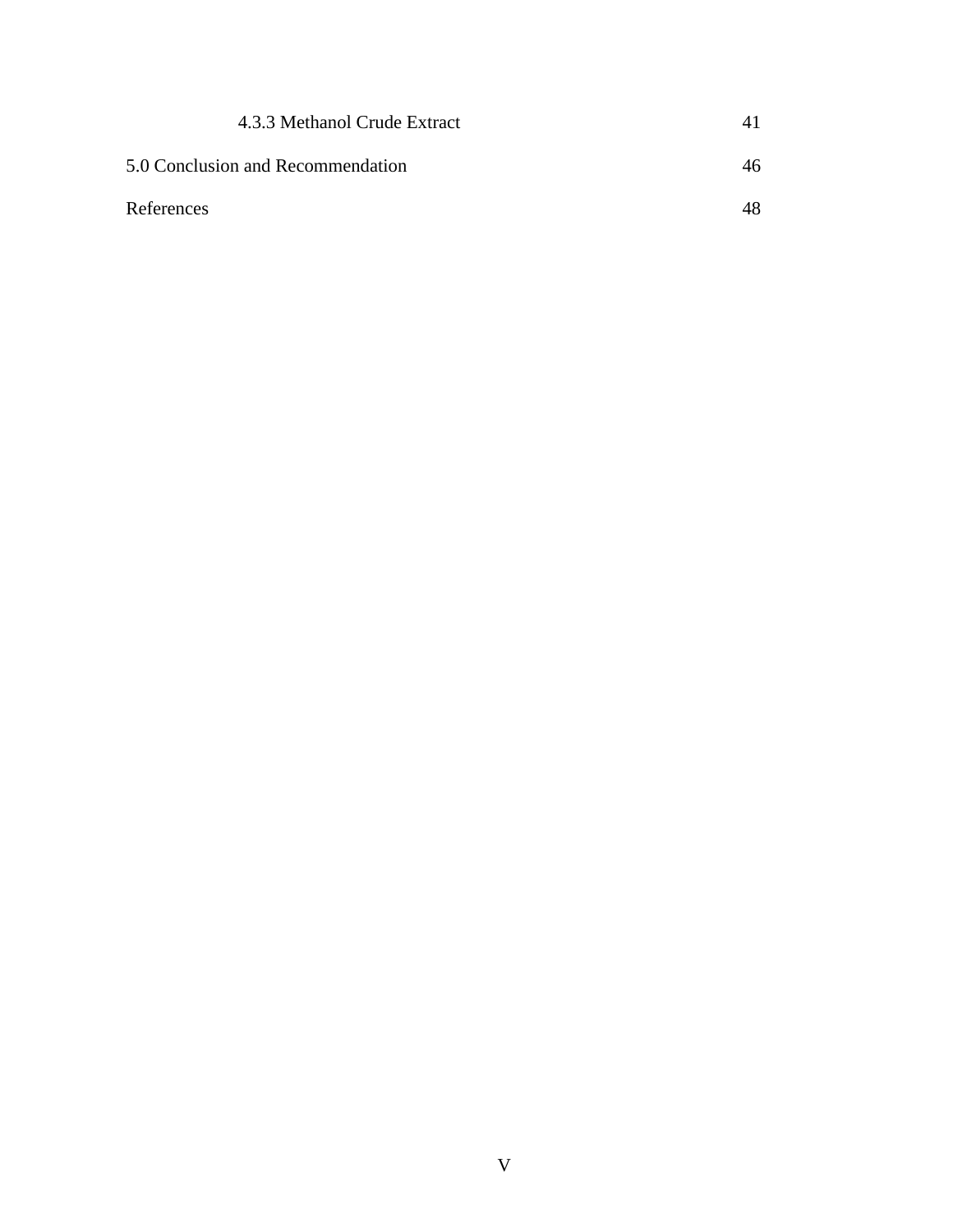# **LIST OF ABBREVIATION**

| <b>DCM</b>   | dichloromethane                              |
|--------------|----------------------------------------------|
| <b>GCMS</b>  | gas chromatography mass spectrometer         |
| <b>GCFID</b> | gas chromatography flame ionization detector |
| <b>MEOH</b>  | methanol                                     |
| <b>PAHs</b>  | Polyaromatic hydrocarbons                    |
| <b>PNAs</b>  | polynuclear aromatics                        |
| Rf           | retention factor                             |
| <b>TLC</b>   | thin layer chromatography                    |
| <b>RRF</b>   | relative response factor                     |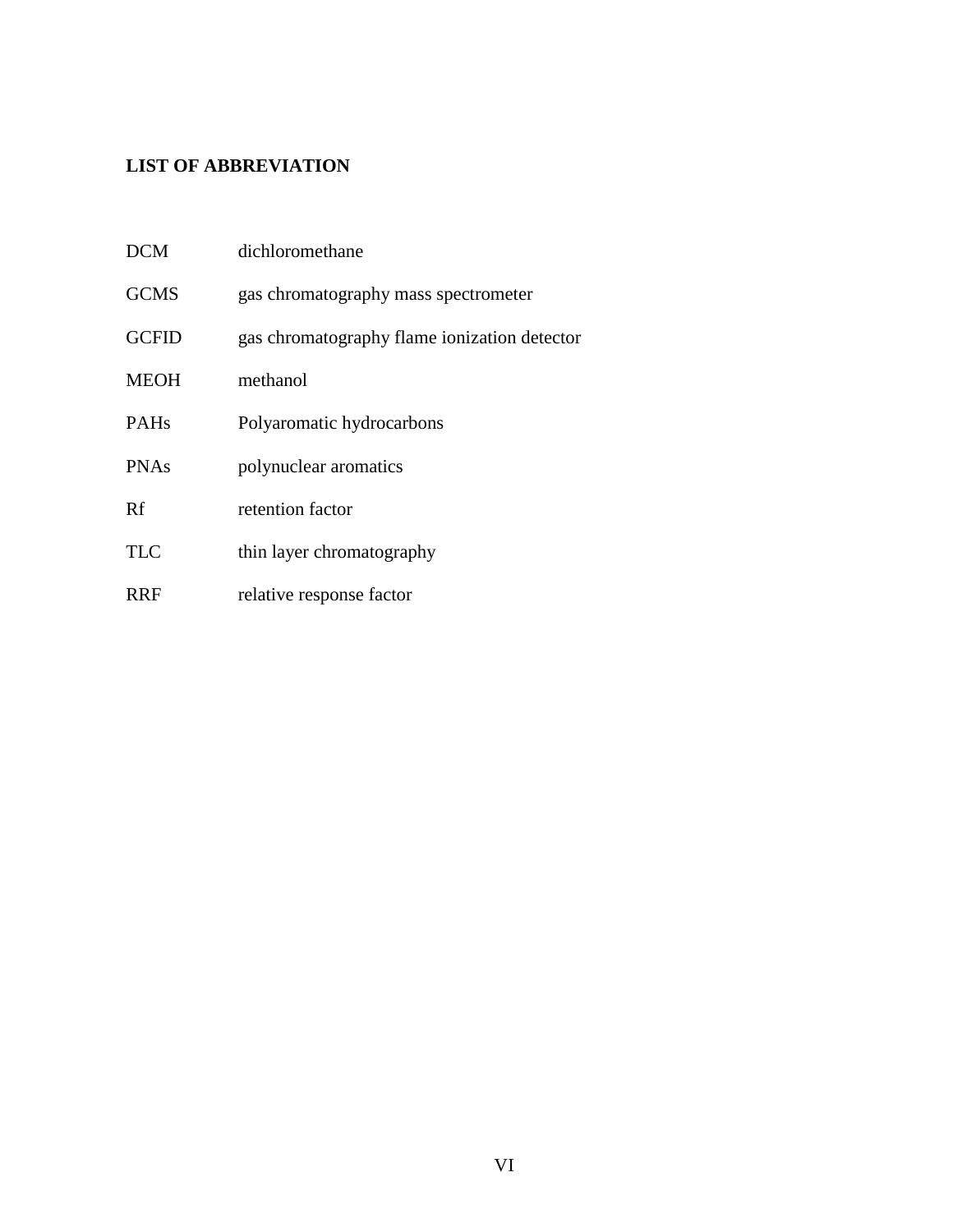# **LIST OF TABLES PAGES**

| Table 2.1: Coal resources in Malaysia (in million tones) (Rahman and Teong, 2004)           | $\overline{7}$ |
|---------------------------------------------------------------------------------------------|----------------|
| Table 4.1: Retention time (min) for n-alkanes standard                                      | 23             |
| Table 4.2: Response factor of aliphatic hydrocarbon                                         | 23             |
| Table 4.3: Retention time (min) for PAH standard                                            | 25             |
| Table 4.4: Response factor for polycyclic aromatic hydrocarbon                              | 25             |
| Table 4.5: Mean of crude extract yield (in g) from Merit coal                               | 26             |
| Table 4.6: Relative Standard Deviation of crude extracts (RSD: 100S/mean) in %              | 26             |
| Table 4.7: Aliphatic hydrocarbons of fraction (F1) for hexane crude extract                 | 28             |
| Table 4.8: Concentration of aliphatic hydrocarbons for fraction (F1) crude hexane extract   | 28             |
| Table 4.9: Compounds of fraction (F2) hexane crude extract                                  | 30             |
| Table 4.10: Fractions obtained from dichloromethane crude extract on silica gel column      |                |
| chromatography                                                                              | 32             |
| Table 4.11: Aliphatic hydrocarbon detected under GC/FID analysis for fraction (F1)          |                |
| dichloromethane crude extract                                                               | 33             |
| Table 4.12: Concentration of aliphatic hydrocarbon for fraction (F2) dichloromethane        |                |
| crude extract                                                                               | 33             |
| Table 4.13: Aliphatic hydrocarbon and PAH obtained from GC/FID analysis for fraction (F2)   |                |
| dichloromethane crude extract                                                               | 35             |
| <b>Table 4.14:</b> Concentration of aliphatic hydrocarbon for fraction (F2) dichloromethane |                |
| crude extract                                                                               | 35             |
| Table 4.15: Compounds detected under GC/MS analysis for DCM_F3                              | 38             |
| Table 4.16: Compounds detected under GC/MS analysis for DCM_F4                              | 39             |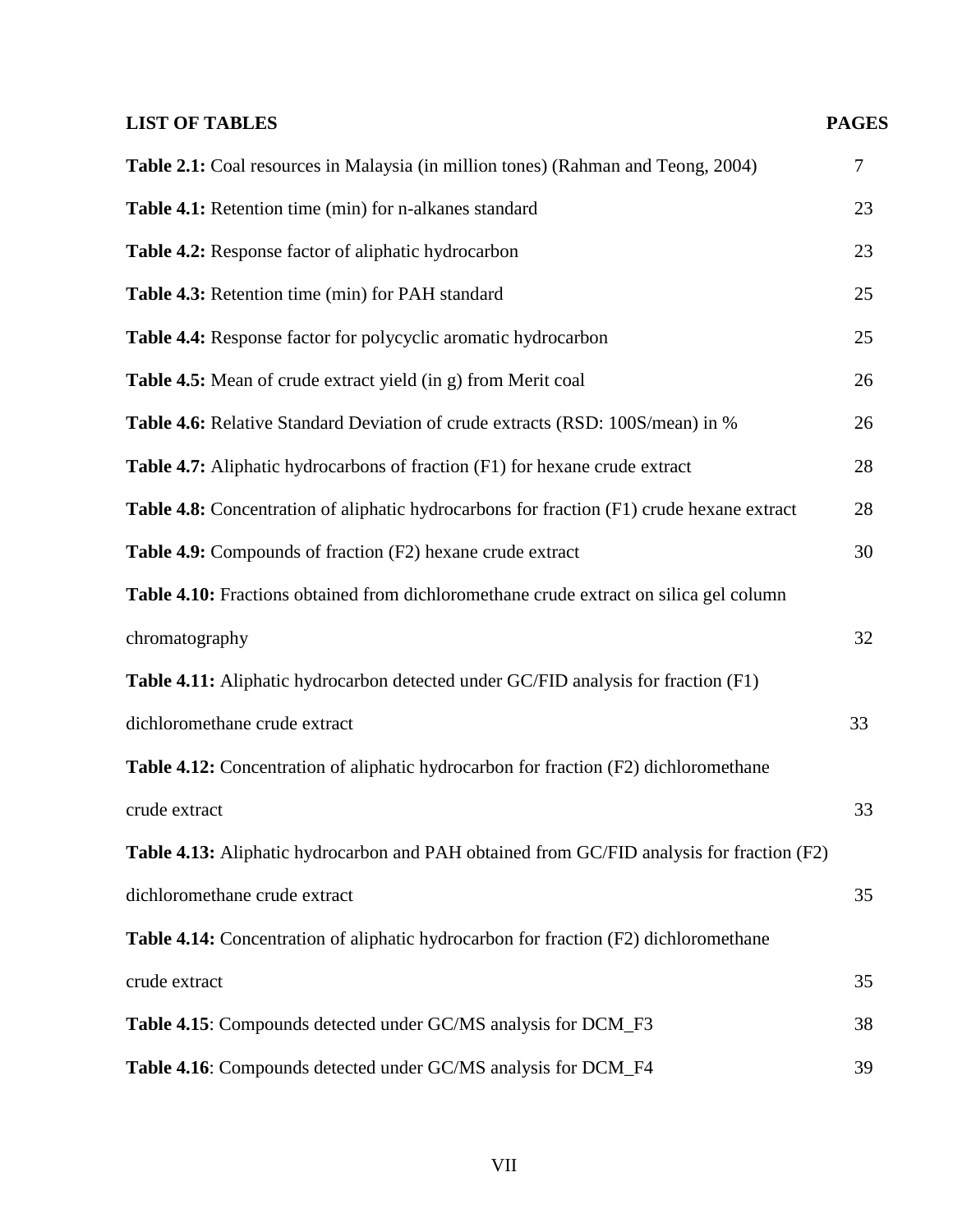# **PAGES**

| <b>Table 4.17:</b> Combine fractions of methanol crude extract                                | 41 |
|-----------------------------------------------------------------------------------------------|----|
| <b>Table 4.18:</b> Compounds detection of combine fractions under GC/MS analysis for methanol |    |
| crude extract                                                                                 | 42 |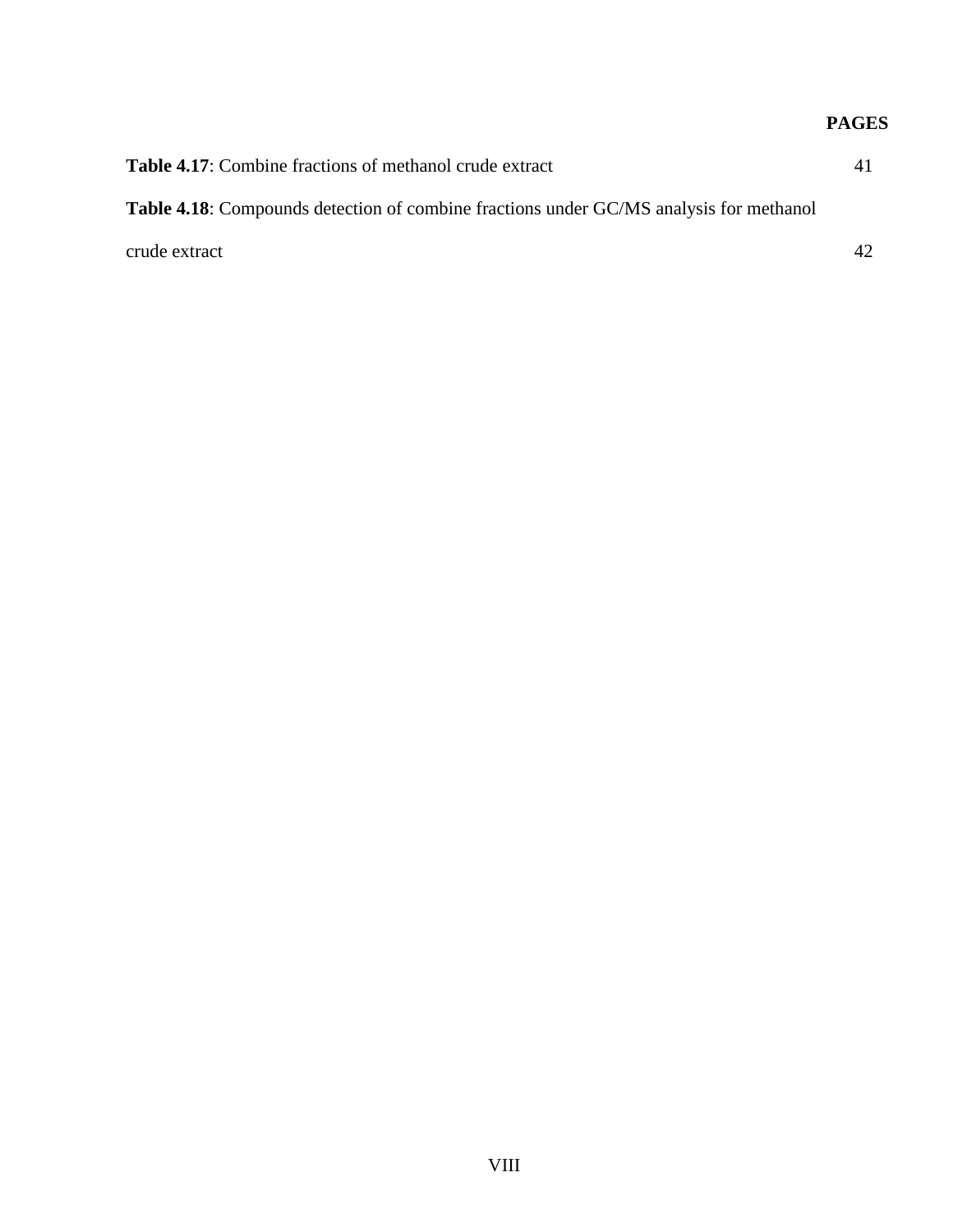# **LIST OF FIGURES** PAGES

| <b>Figure 3.1:</b> Map of Sarawak (Merit Pila coal, Kapit)                                        | 18 |
|---------------------------------------------------------------------------------------------------|----|
| Figure 4.1: Gas chromatogram for n-alkanes Standard obtained from GC/FID analysis                 | 22 |
| Figure 4.2: Gas chromatogram for PAH Standard obtained from GC/FID analysis                       | 24 |
| <b>Figure 4.3:</b> Gas chromatogram for hexane crude fraction (F1) detected under GC/FID analysis | 27 |
| <b>Figure 4.4:</b> Gas chromatogram for hexane crude extract for fraction (F2) obtained from      |    |
| GC/MS analysis                                                                                    | 29 |
| <b>Figure 4.5:</b> Gas Chromatogram for dichloromethane crude of fraction (F1) obtained from      |    |
| GC/MS analysis                                                                                    | 33 |
| <b>Figure 4.6:</b> Gas Chromatogram for dichloromethane crude of fraction (F2) obtained from      |    |
| GC/MS analysis                                                                                    | 33 |
| <b>Figure 4.7:</b> Gas Chromatogram for DCM Crude Fraction (3) Obtained from GC/MS Analysis       | 37 |
| Figure 4.8: Gas Chromatogram for DCM Crude Fraction (4) Obtained from GC/MS Analysis              | 37 |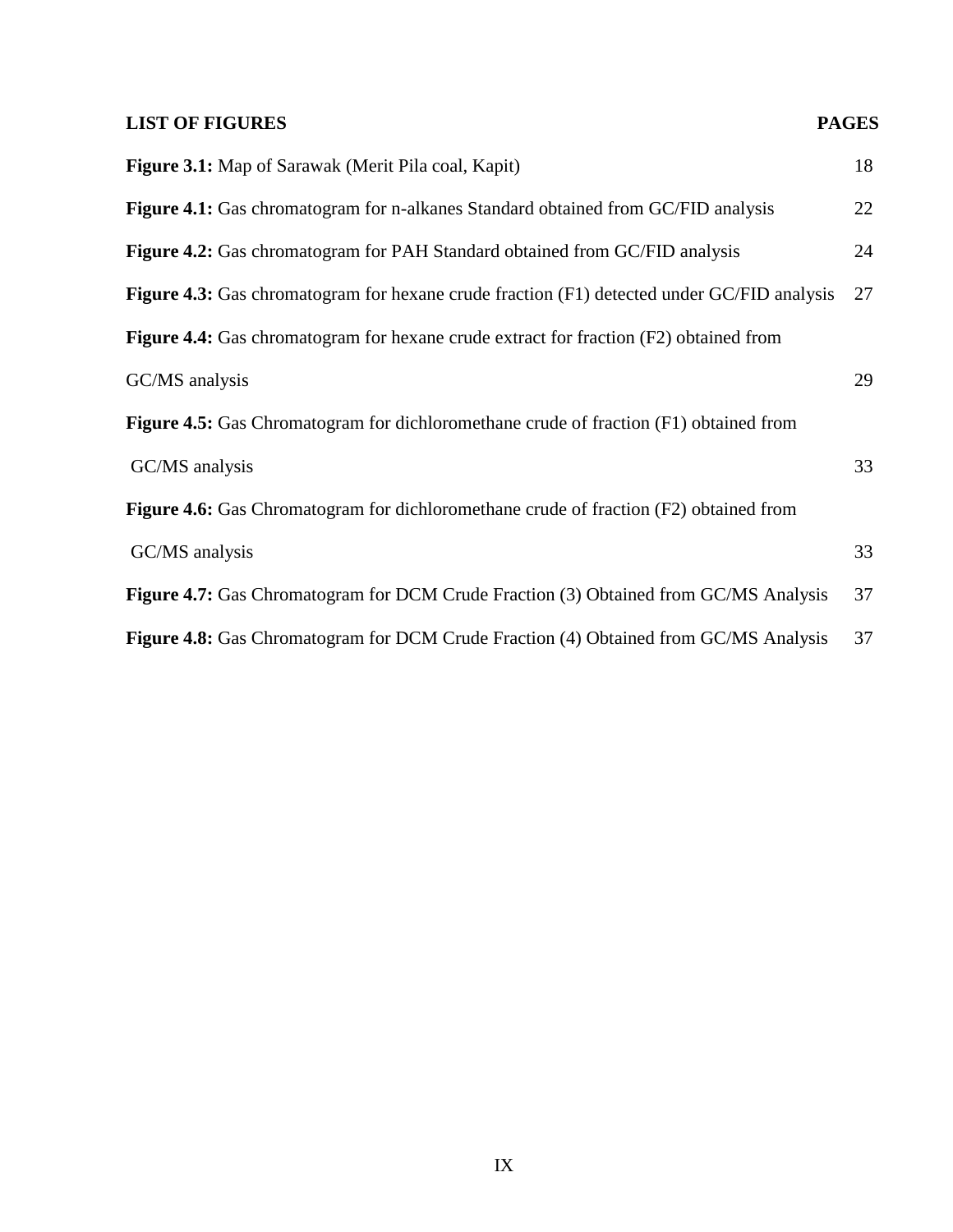#### **The composition of organic geochemicals in Merit Pilla coal**

#### **Nadirah Zakiah binti Omar**

Department of Chemistry Faculty of Resource Science and Technology Universiti Malaysia Sarawak

#### **ABSTRACT**

Coals are predominantly originated from plant matters and the formations are associated with the influence of temperature and pressure actions on the plant debris. Coals are varying significantly according to the geographical location and also times taken upon the formation which may result in the different physical and chemical properties of the coal. Merit Pilla which is located in Kapit, Sarawak is one of the coal resources in Malaysia. It is classified under sub-bituminous coal rank. Sub-bituminous coal is the second stage in the coal's formation over time. The objectives of this study are to sequentially extract the organic compounds from Merit Pilla coals by using different polarity of the solvents (n-hexane, dichloromethane, ethyl acetate and methanol; increasing in polarity) which then yields the crude extracts with different polarity (based on the solvents). The crude extracts were then fractionated by using silica gel column chromatography with the applications of different solvent systems. Chemical compositions of each fractionated was then analyzed by using gas chromatography; flame ionization detection and mass spectroscopy (GC/FID and GC/MS). Hydrocarbons obtained from GC/FID on crude hexane and DCM extract are ranges from  $C_{21}$ -C<sub>33</sub> indicate the terrestrial origin together with waxy coating of grasses and leaves through alkane chain ranges between C14-  $C_{20}$ . Algae also contribute in the formation of coal which represent by carbon  $C_{10}$ -  $C_{14}$ . Compounds detected on crude methanol on the other hand such as sulfur compounds can be associated with marine environment. Whereas ester compounds which dominantly detected in the sample may indicate Merit Pila coal is still in the early process of diagenesis and can be categorized as immature sub-bituminous coal rank.

Key words: geographical location, Merit Pilla coal, geochemistry, hydrocarbon, ester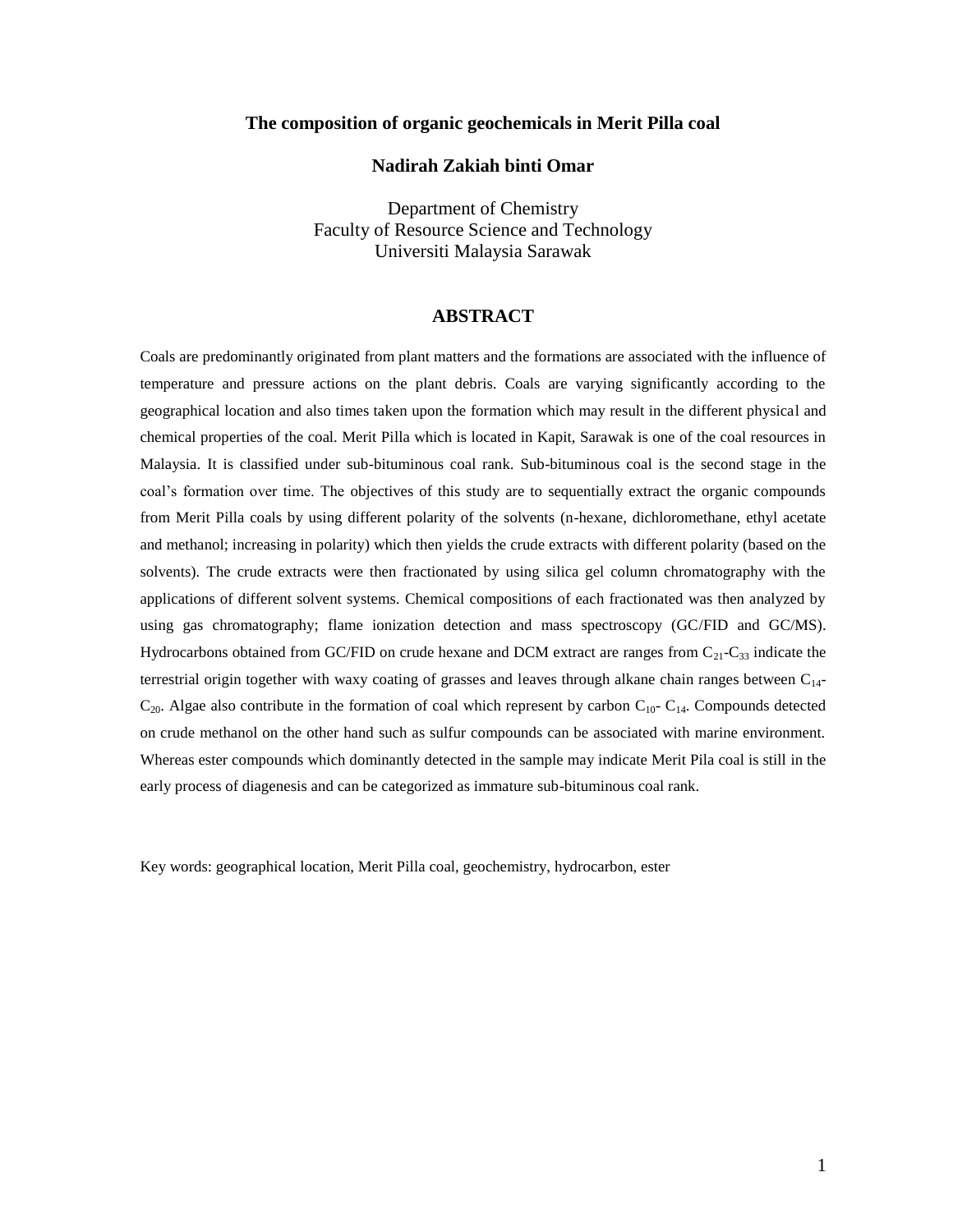#### **ABSTRAK**

*Proses pembentukan arang adalah hasil daripada sisa-sisa tumbuhan dan juga dipengaruhi oleh suhu dan tekanan pada sisa-sisa tumbuhan tersebut. Arang adalah berbeza berdasarkan lokasi geografi pembentukan arang tersebut berlaku dan tempoh masa yang diambil untuk pembentukannya. Faktor-faktor ini akan mempengaruhi perbezaan dari segi sifat fizikal dan kimia pada arang tersebut. Salah satu sumber yang membekalkan arang yang terdapat di Malaysia ialah di Merit Pilla, Kapit, Sarawak. Ia diklasifikasikan sebagai arang sub-bituminous. Arang sub-bituminus merujuk kepada tahap kedua yang terlibat dalam pembentukan arang dari semasa ke semasa. Objektif kajian ini adalah untuk mengekstrak komponen organik daripada arang Merit Pilla dengan menggunakan pelarut yang berbeza mengikut kepolaran(n-hexana, dichlorometana, ethyl acetate dan methanol; kepolaran meningkat) yang kemudiannya akan menghasilkan hasil ekstrak yang berbeza kepolarannya. Hasil ekstrak kemudiannya akan dipisahkan dengan menggunakan kolum silika gel dengan menggunakan system pelarut yang berbeza. Komposisi kimia dalam setiap pecahan akan dianalisis menggunakan gas kromaatografi jenis flame ionization detection (GC/FID) dan mass spectroscopy (GC/MS). Didapati sebatian daripada kumpulan ester, hidrokarbon bukan aromatik dan hidrokarbon aromatik hadir secara dominan di dalam sampel. Hidrokarbon yang diperolehi daripada sampel hexana dan dichlorormetana melalui GC/FID adalah dalam linkungan C21-C<sup>23</sup> yang menunjukkan arang batu tersebut berasal daripada tanaman terestrial juga mengandungi lapisan lilin dari rumput dan daun melalui rangkain rantai alkane antara C14-C20. Algae juga turut terdapatt dalam proses pembentukan arang batu dan ia diwakili oleh karbon C10- C14. Sebatian dikesan pada metanol mentah seperti sebatian sulfur dan klorin dapat dikaitkan dengan persekitaran laut. Manakalasebatian ester yang terdapat di dalam sampel menunjukkan senyawa yang menunjukkan arang batu Merit Pila masih dalam proses awal diagenensis dan boleh dikategorikan sebagai arang batu peringkat sub-bituminous yang belum matang.*

*Kata kunci: lokasi geografi, arang Merit Pilla, geokimia, hidrokarbon dan ester*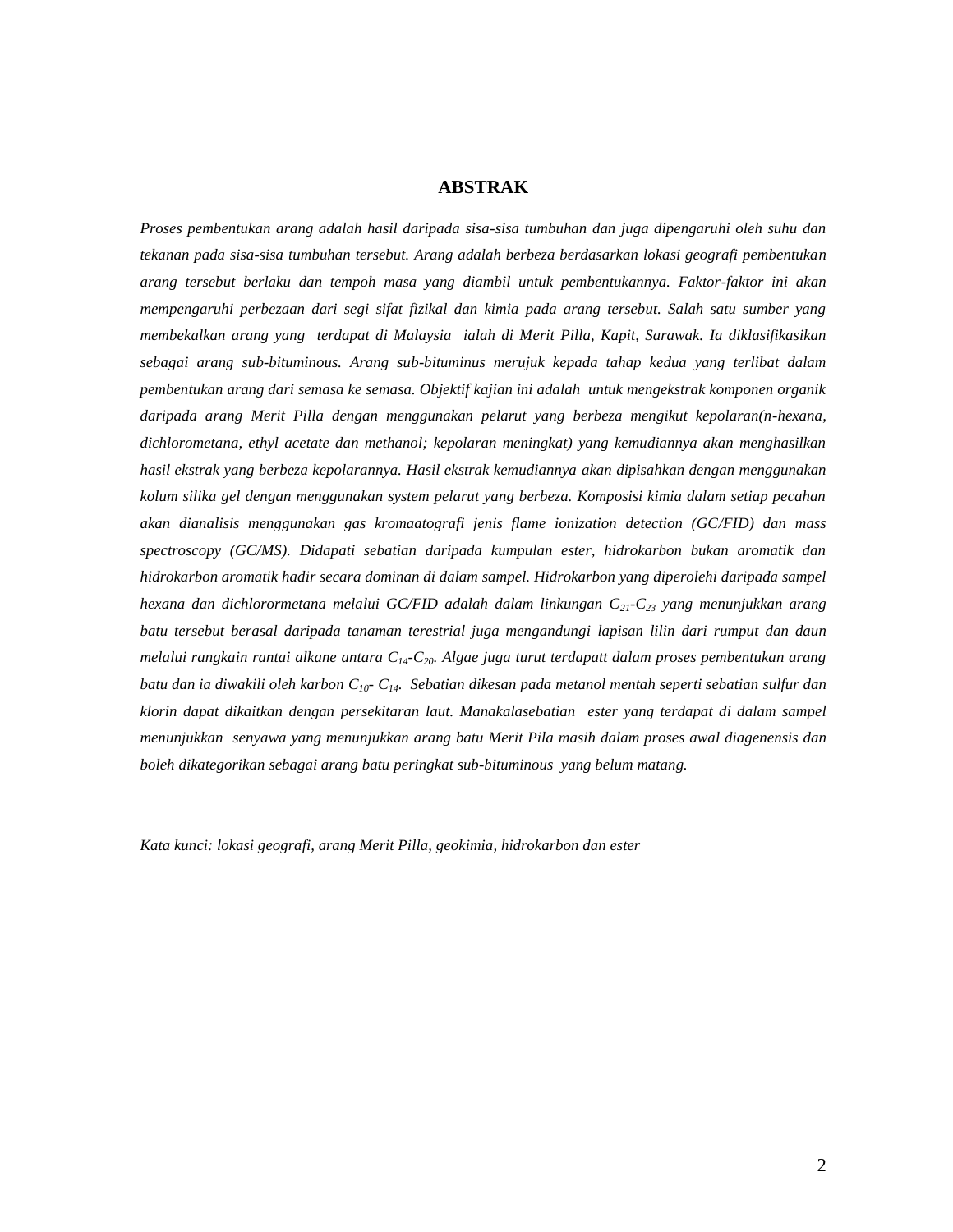#### **1.0 INTRODUCTION**

#### **1.1 General Introduction**

Coals are forms due to the transformation of a remaining complex mixture of plants which accumulated in the water log environments by microbial and other diagenetic activities. Various types of plants which involved in this process may contribute the different of chemical compounds to the peat and the degree of degradation (Hatcher and Clifford, 1997) which will then influence the chemical and physical properties of the coal. Coal is important in life especially in generating electricity. The energy obtained from the coal today comes from energy that the plant absorbed from the sun million of years ago. This proven by the photosynthesis process which helps in stored solar energy. When plants die, their energy is usually released as the plant decay. However, under favorable conditions of the coal formation will interrupt the decay process and preventing the released of solar energy. This will lead the energy to be locked in the coal. Besides, steam coal is also used for process and comfort heating in many industries and in the residential area and commercial sectors. Coal is burnt in isolated stoves or industrial boilers for central heating systems, while cooking coal is used in the steel industry. In various developing countries, coal plays a small role in transport, either directly in old steam locomotives or as a source for liquid fuels. It is also a source of gaseous fuel which is also known as synthetic gas. There are many reasons in performing a study on coal. First and foremost is due to the importance of coal in world emissions where it can determine the successfulness of the collaboration technology and also experiences providing lessons for other areas. Some of the lessons might have direct implications on coal with large implications for future global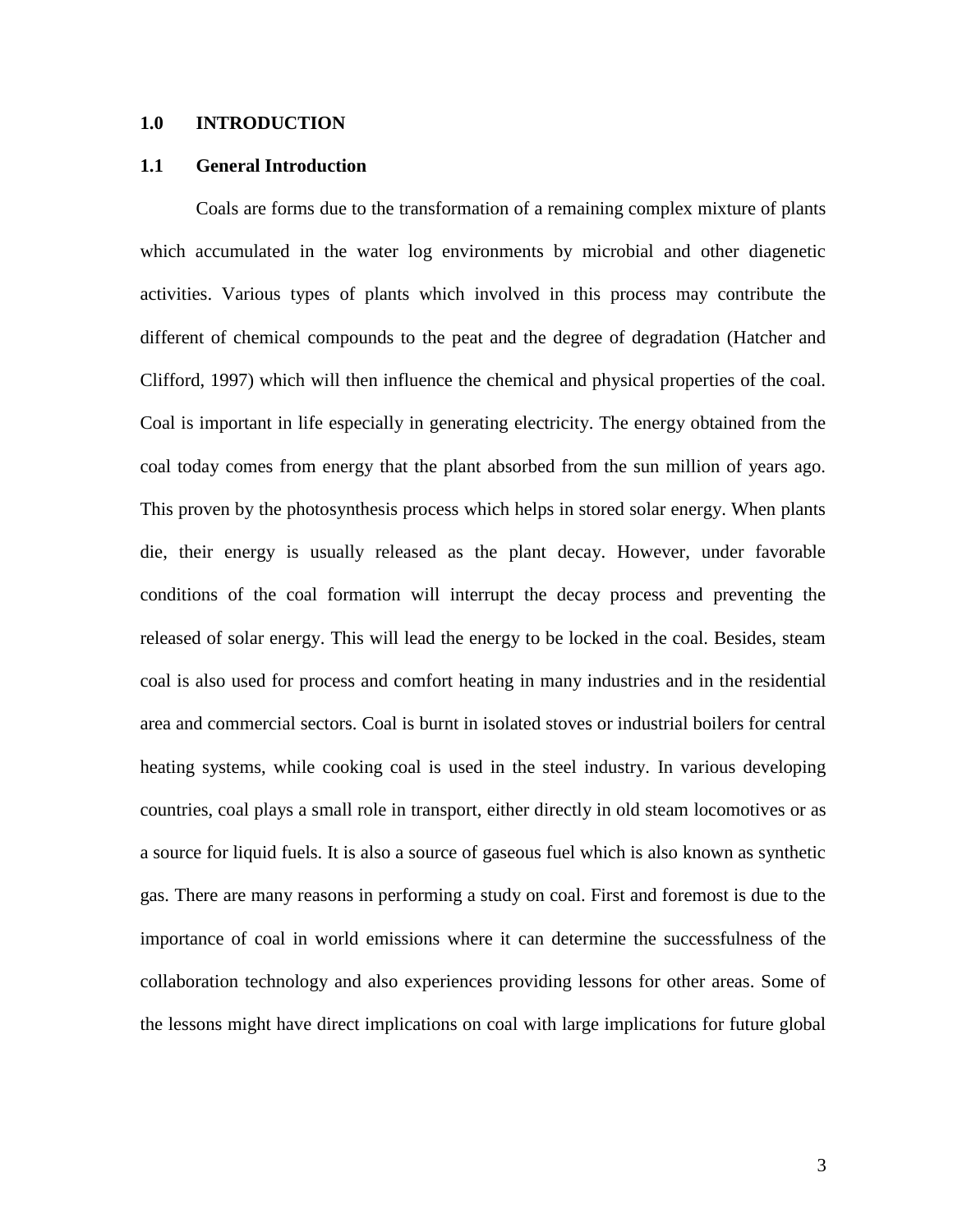carbon dioxide (Philibert and Podkanski, 2005). Through this way, it enables us to control the environmental pollution which may produce from the usage of coal.

# **1.2 Objective of the Project**

The objectives of the project were:

- 1. To sequentially extract the organic compounds from coals by using different solvents
- 2. To fractionate the crude extracts by using silica gel column chromatography
- 3. To identify the chemical composition of each fraction
- 4. To predict the source of organic matter in coals based on distribution of organics compounds in coal.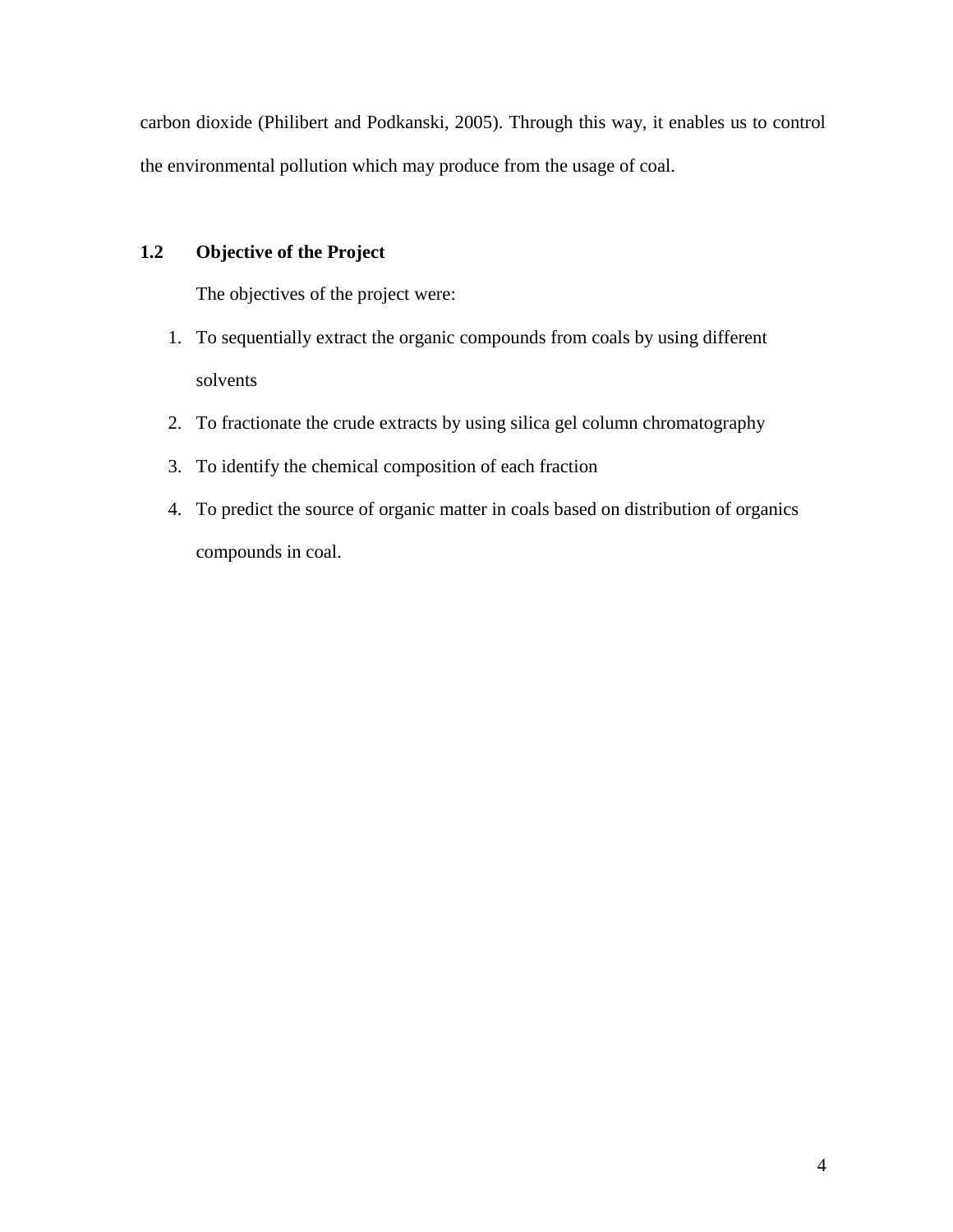## **2.0 LITERATURE REVIEW**

## **2.1 Coals**

Coals is a fossil that has physical and chemical properties which determined by its geographical location. Different coals vary significantly based on their geographical location and age. It is believed to originate predominantly from plant matter and result from the action of temperature and pressure on plant debris. The relative amounts of remaining plant parts may lead to different types of coal, which are lignite, sub-bituminous, bituminous and anthracite. Different types of coals are formed due to the coalification process. This process takes place in two stages which are biochemical degradation and geochemical degradation. Biochemical degradation involves the chemical decomposition of botanical matter or plants. Geochemical degradation is the stage that follows the biochemical degradation stage (Ludere, 2006).

### **2.2 Chemicals Composition**

Elements such as carbon (C), hydrogen (H), nitrogen (N), and sulfur (s) are types of functional groups found in coal. Whereas the significant oxygen containing groups found in coals are carbonyl, hydroxyl, carboxylic acid and metoxy. The nitrogen containing groups include aromatic nitriles, pyridines, carbazoles, quinolines and pyroles. Sulfur is primarily found in thiols, dialkyl and alkyl-alkyl thioethers, thiophene groups and disulfides. Elemental sulfur is observed in oxidized coal (Stock *et al*., 1989). Coal rank and maceral type may influence the relative and absolute amounts of the various groups. For example, the principal oxygen containing functional groups in vertrinites of meature coals are phenolic hydroxyl and conjugated carbonyls as in quinones. Spectroscopic evidence exists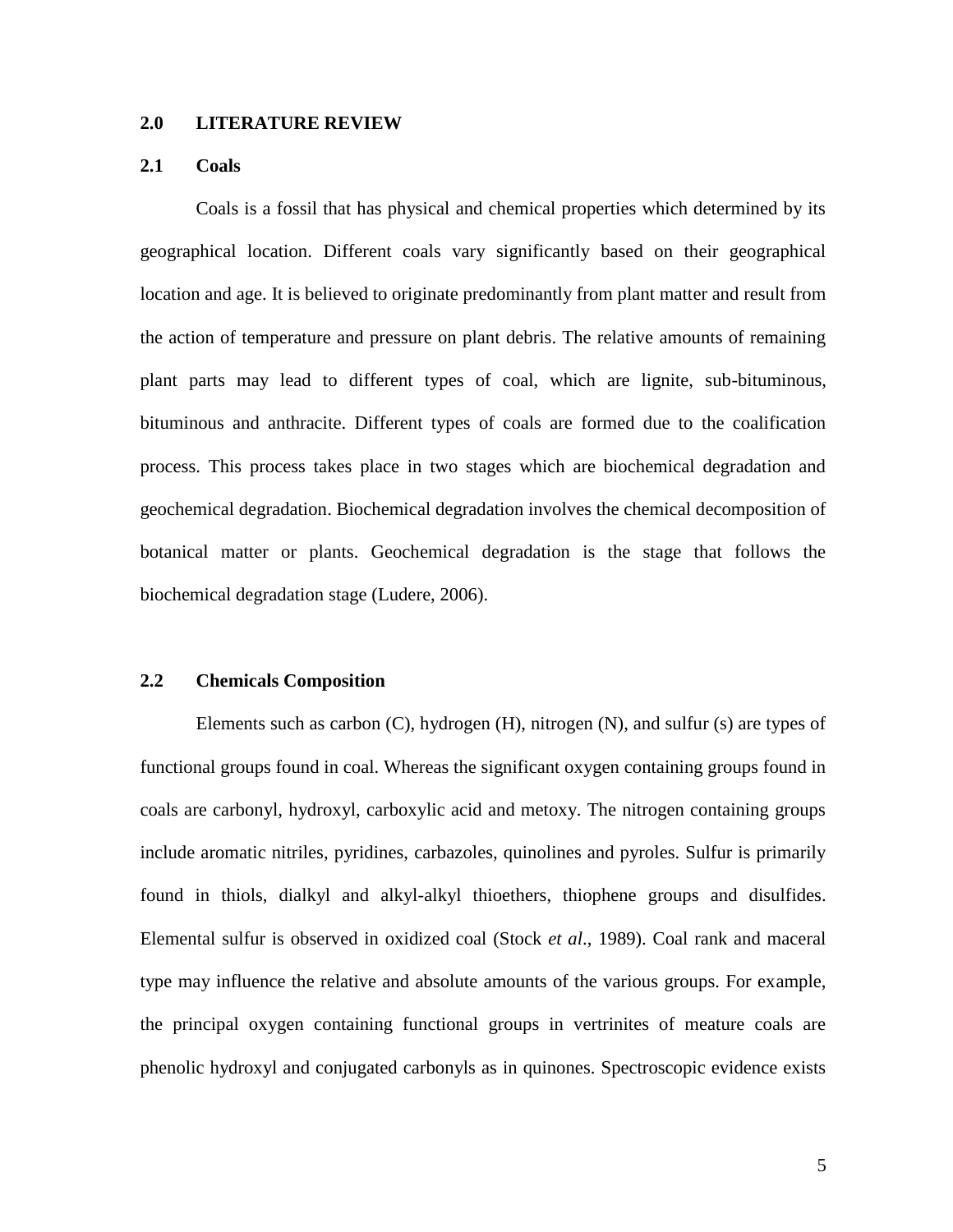for hydrogen bonding of hydroxyl and carbonyl groups such as ketone (Stock *et al*., 1989). For aromatic of coal molecules, it is increases with coal rank. For example, calculation based on several models indicate that the number of attachment per cluster varies from 9 for lignite to 20 for volatile bituminous coal, and the number of attachment per cluster varies from 3 for lignite to 5 for sub bituminous through medium bituminous coal. The value is 4 for low volatile bituminous (Solum *et al*., 1989). Reaction of coals and mild selective oxidizing agents such as benzoquinone may cause the coals to lose much of the H content. It is similarly to palladium catalyst where it can be cause the evolution of molecular hydrogen (Stock *et al*., 1989). This method may be given an indication of the minimum amount of H in the coal that is involved in hydroaromatic rings. This amount is close to the total nanoaromatic hydrogen determined for lower rank coals. Despite, dehydrogenation using Sulfur and using halogens are another types of method in H determination. The values obtained by these methods are lower than that of benzoquinone (Raymond *et al*., 1962). High resolution mass spectrometry (ms) is one of the methods which have been used by Vorres (2010) to indicate the association of different heteroatoms.

#### **2.3 Coals Deposits in Malaysia**

Malaysia has a coal mining history dating back as far as 1851. The coal resource in Malaysia currently stands at about 1, 050 million tones of various coals ranging from lignite to anthracite, but bituminous to sub-bituminous coal forms the bulk of this amount. The resource of coal in Malaysia can be further divided into 231.8 million tones of proven reserve, 171.8 million tones of indicated reserve and 646.4 million tones of inferred reserve (Table 1). 69% of the coal reserves in Malaysia are found in Sarawak while 29% are found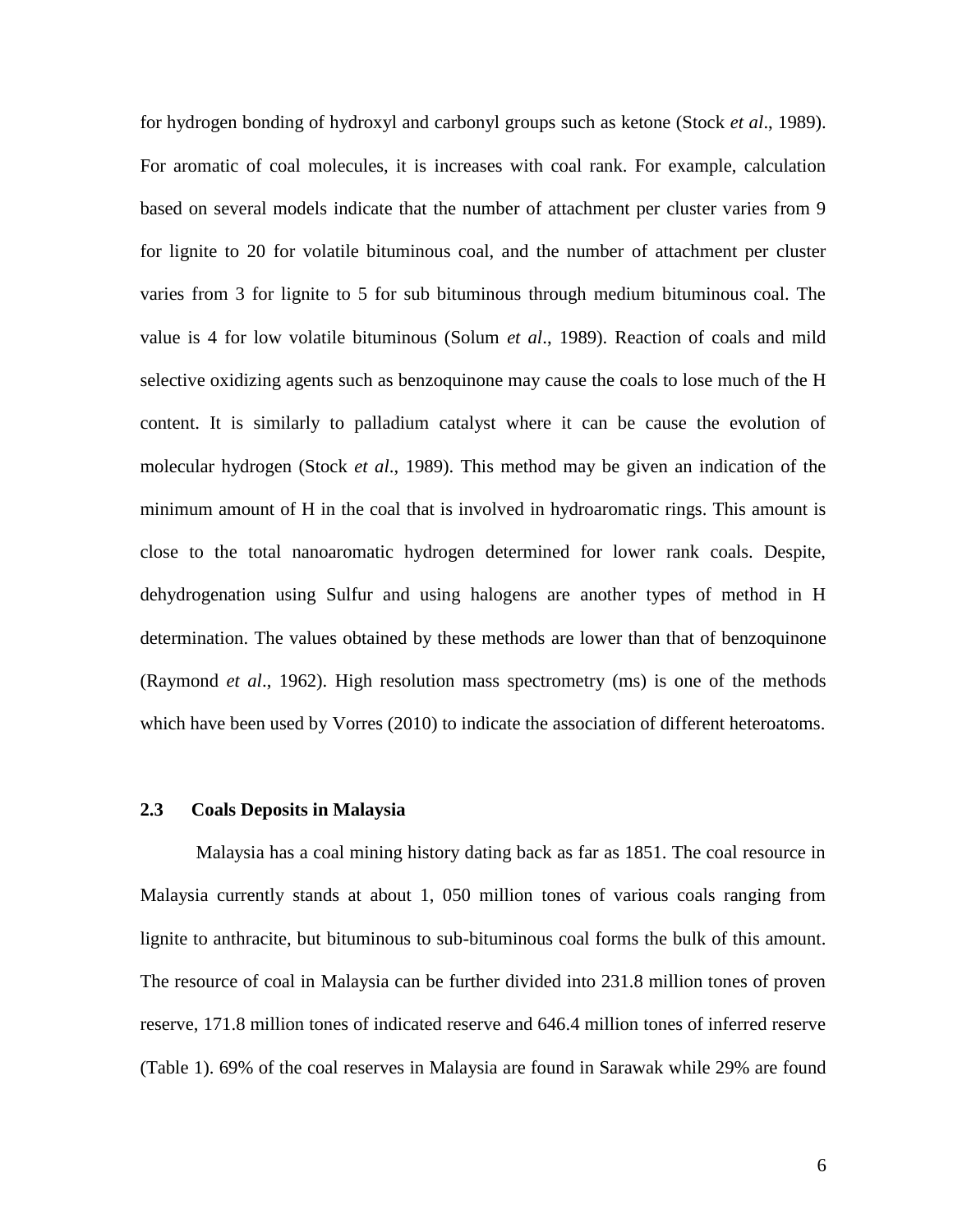in Sabah and the remaining 2% are found in Peninsular Malaysia. Generally, the coal reserves in Malaysia have heat values range between 21,000 to 30,000 kJ/kg with low ash and sulfur levels (Rahman and Teong, 2004).

|                          | Reserve  |           |          |                                            |  |
|--------------------------|----------|-----------|----------|--------------------------------------------|--|
| Location                 | Measured | Indicated | Inferred | Coal type                                  |  |
| Sarawak                  |          |           |          |                                            |  |
| Silantek                 | 7.25     | 10.60     | 32.40    | Coking coal semi-<br>anthrcite, anthracite |  |
| Merit-Pilla              | 176.20   | 107.08    | 121.84   | Sub bituminous                             |  |
| Bintulu                  | -        |           | 120.00   |                                            |  |
| Mukah-Balingian          | 43.60    | 8.30      | 98.10    |                                            |  |
| Sub-total                | 227.05   | 125.98    | 372.34   |                                            |  |
| Sabah                    |          |           |          |                                            |  |
| Salimpopon<br>a.         | 4.80     | 1.50      | 7.70     | Sub bituminous                             |  |
| Labuan<br>b.             |          |           | 8.90     | Sub bituminous                             |  |
| Maliau<br>$\mathbf{c}$ . |          |           | 215.90   | <b>Bituminous</b>                          |  |
| Malibau<br>d.            |          | 17.90     | 25.00    |                                            |  |
| SW Malibau<br>e.         |          | 26.00     |          |                                            |  |
|                          | 4.80     | 45.40     | 257.5    |                                            |  |
| Peninsular               |          |           |          |                                            |  |
| Batu arang<br>a.         |          |           | 17.00    | Sub bituminous                             |  |
| Sub-total                |          |           | 17.00    |                                            |  |
| Grand total              | 231.85   | 171.38    | 646.84   |                                            |  |

**Table 2.1**: Coal resources in Malaysia (in million tones) (Rahman and Teong, 2004)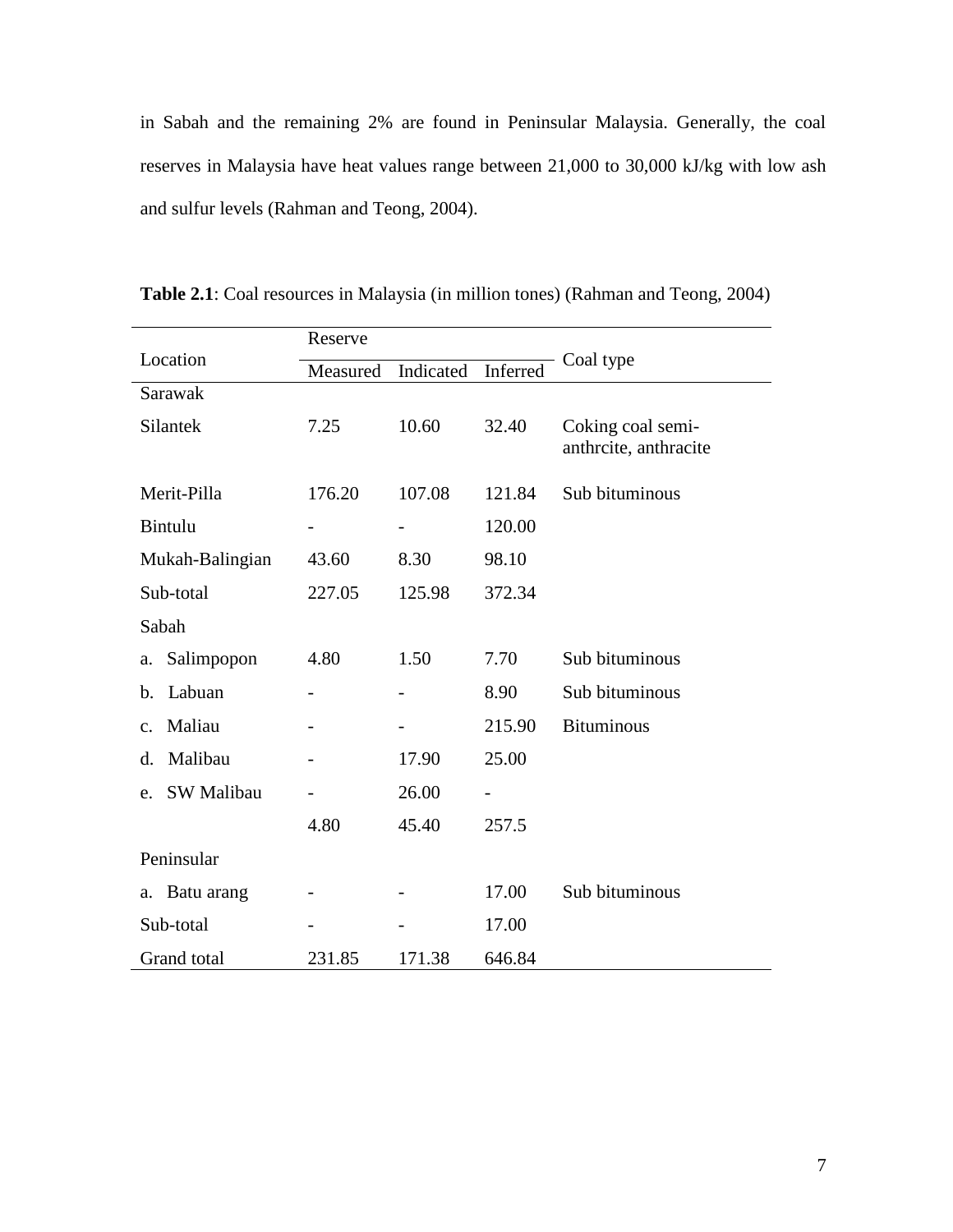## **2.4 Formation of Coal**

The conversion of peat to bituminous coal is the result of the cumulative effects of temperature and pressure over a long period of time. The pressure and insulation are provides by the sediment covering the peat which causes the earth's internal beat can be applied to the conversion. The temperature increase is about 2-5  $\degree$ C for each 100m of depth. The changes occur in plant matter are termed as a normal coalification. During the process, moisture is lost and the chemical composition is changed. It will contribute to the decrease in oxygen and hydrogen whereas the carbon will increase. The compositional changes are accompanied by the decrease in volatile matter and increases in calorific value. For commercial classification in the United States and for the International classification, volatile matter and calorific content are the main criteria used for the purpose. The changes in rank from bituminous coal to anthracite on the other hand will involve the application of significantly higher pressures. The more distant the coals from the disruption, the less proportionate the alteration. Tectonic plate movement which involved in mountain building will provides pressure for some changes to anthracite. It also can be conclude that the older the coal deposit, the more complete the coalification and the higher rank of coal. However, age alone does not determine the rank. Further coal conversions require enough heat and pressure (Othmer, 2004). According to Kentucky Geology Survey (2006) overall coal ranks with increasing order of alteration are including lignite, sub-bituminous, bituminous and anthracite. Coal starts of as peat. It is then metamorphosed from peat to lignite after a considerable amount of time, heat and burial pressure. At this stage, lignite is considered as immature coal due to the colour which is light hue and it remains soft. As time passes, lignite increases in maturity by becoming darker and harder and is then classified as sub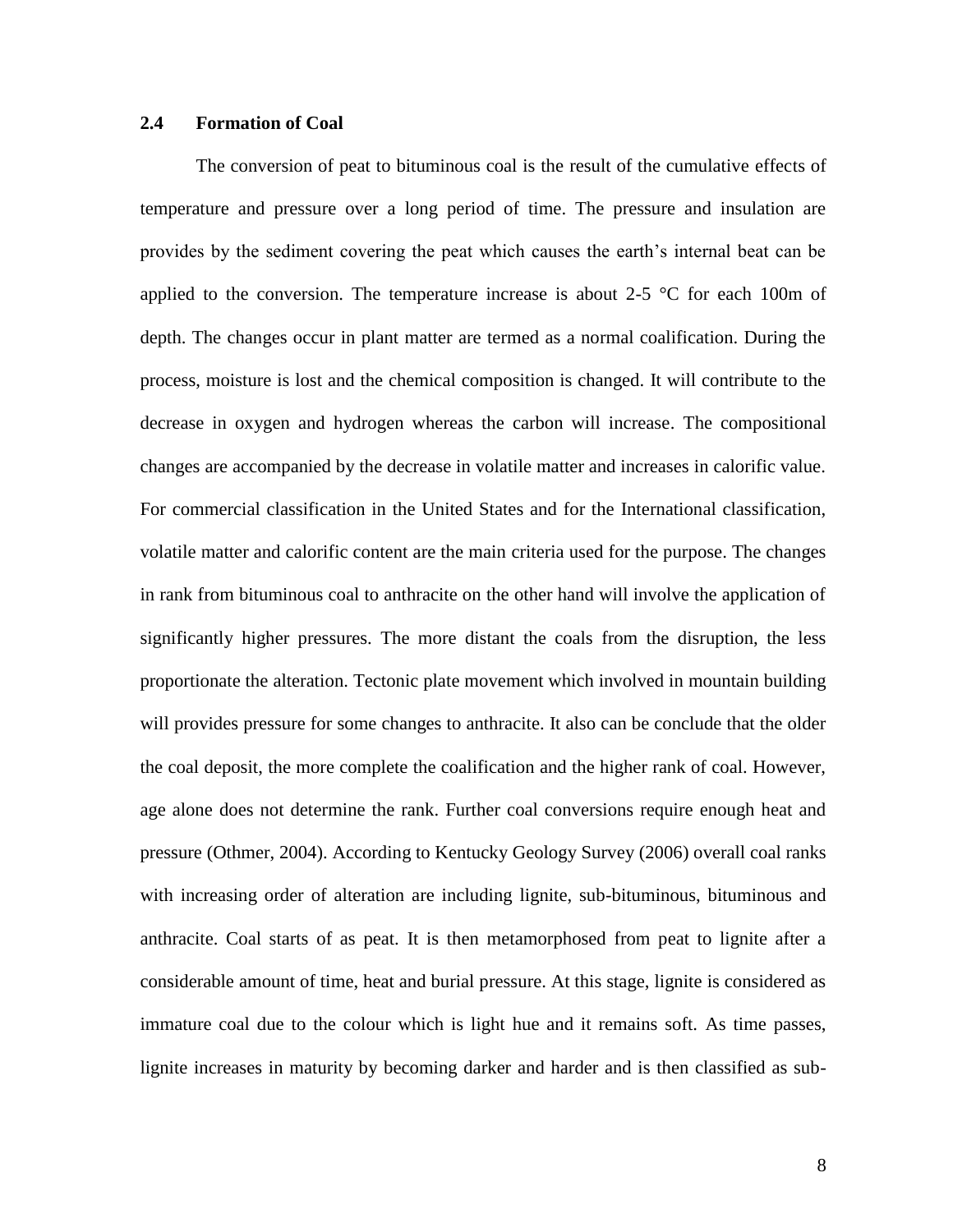bituminous coal. Continuous burial process and alteration lead to the occurrence of more chemical and physical changes forming bituminous coal type which is dark and hard in nature. When the coal reached ultimate maturation, anthracite coal type will be formed. Anthracite coal is very hard and shiny in nature. Every class of coal categorized in different coal rank. Rank of coal is the degree of alteration or metamorphism that occurs as a coal matures from peat to anthracite. There are two types of coal ranks which are low rank coal and high rank coal. Lignite and sub-bituminous coal are categorized under low rank coals. These coals have lower energy content because of low carbon content in it. They are lighter and have higher moisture levels. Whereas bituminous and anthracite are categorized under high rank coals. They have more carbon content than lower rank coals which lead to much higher energy content. The appearance of high rank coals is more vitreous (shiny) and lower moisture content then lower rank coals.

## **2.5 Coal Quality**

Coal quality is a term to describe coal chemical and physical properties that influence its utilization. There are a number of laboratory tests that can be used in order to determine the quality of coal such as test for ash, moisture, sulfuric acid and calorific value of the coal. It is important to know quality of the coal as it helps to predict on the behavior and the applications of the particular coals. More over, based on coal quality parameters, effect and implication from the usage of the particular coal to the environment can be determined (Warwick, 2005).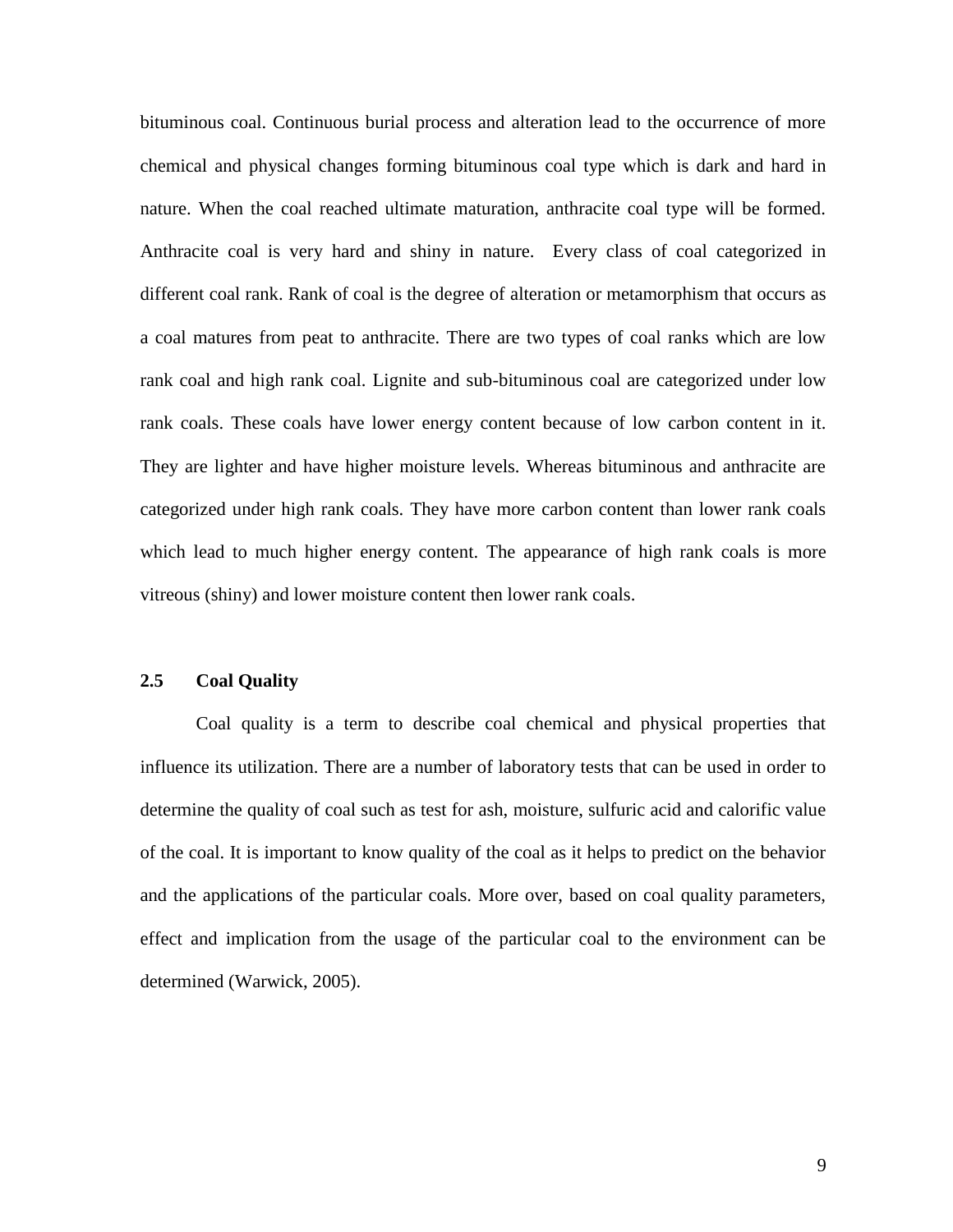## **2.6 Organic Geochemistry and Organic Matter of Coals**

Geochemistry is a study of chemical changes on the earth. It accounted for the absolute and relative abundances of chemical elements in the minerals, soils, ores, rock, water, and atmosphere of the earth, the distribution and the movement of those elements from one place to another as a result of their chemical, abundance and stability in the universe (Krauskopf, 1967).

Compositional variations of sedimentary organic matter both at bulk as well as the molecular levels are useful palaeoenvironmental indicators. In particular, biomarkers may provide qualitative and quantitative information on biological sources of the organic matter, environmental conditions under which source of organism lived, and the fate of organic matter in the water column and sediment. Organic geochemistry is the studies of hydrocarbon accumulation and content, its subsurface movement and its alteration impacted by temperature and pressure. For nearly 150 years it has been known that the precursor of the hydrocarbons is organic matter deposited in sedimentary basins. Phytoplankton, bacteria zooplankton and terrestrial plant are the main supplies of organic matter. Organic matter and mineral particles are deposited together in aquatic environment. Due to the organic content in water column, organic matter will completely decomposed or there is also a possibility of its preservation (Wilkes *et al*., 1999).

## **2.7 Inorganic Matter of Coal**

Coal is largely composed of organic matter. However, it is the characterization of the inorganic material in coal, where both mineral and trace elements, that have important ramifications in the technological aspect of coal used and in understanding the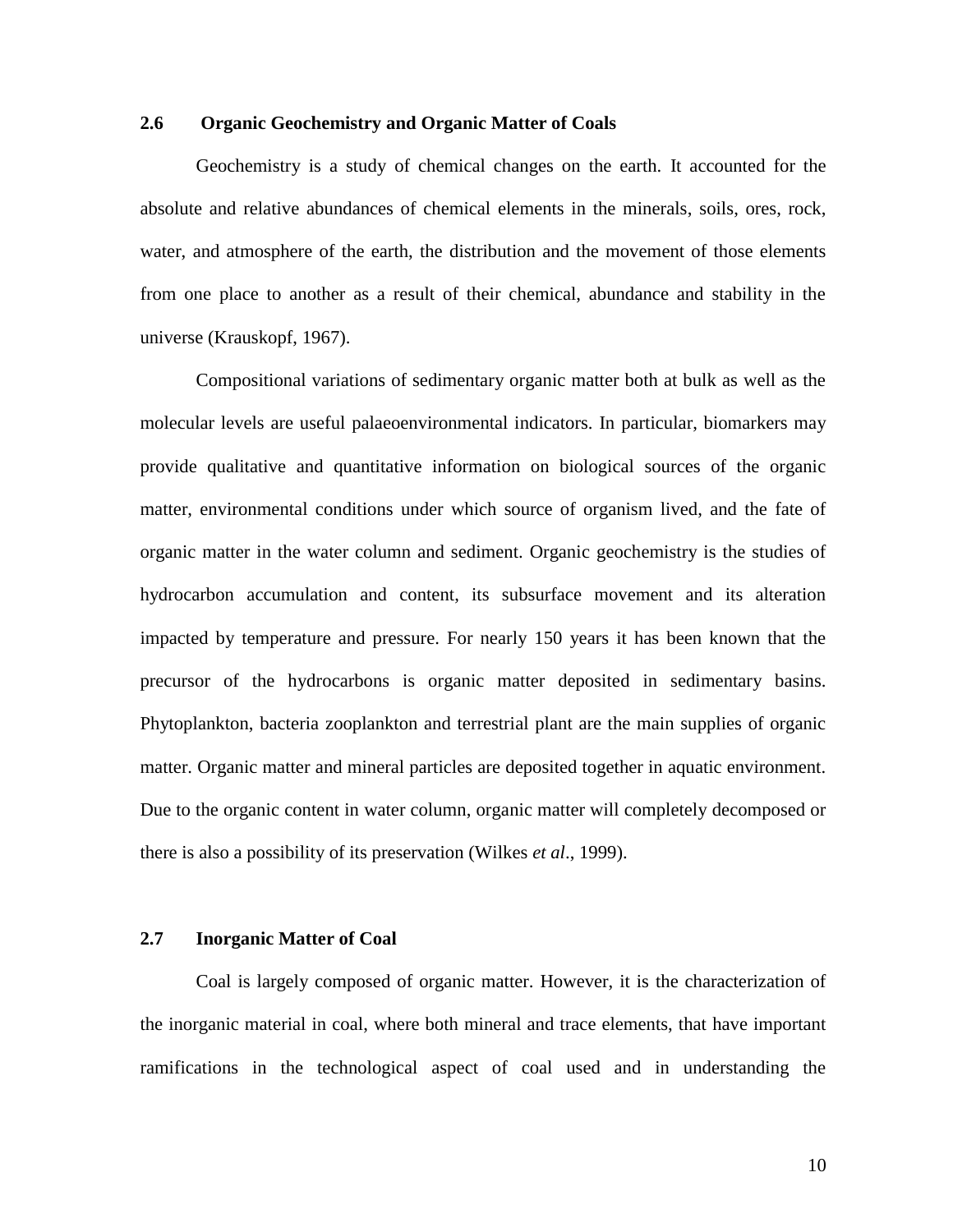environmental and health problems that may result from coal utilization. Some examples of potentially environmentally harmful trace elements that can be found in coal are such as mercury, lead, arsenic and selenium. These elements may cause environmental damage if concentration is great enough and if there is improperly management taken during disposal and treatment of the ash and smoke which result from the burned coal. Prolonged exposure of the coal to weathering effects or groundwater runoff (acid mine drainage) is another possible mode of release for the potentially environmentally harmful trace elements. For the most part, the concentration of these elements are generally is too small in most power plant feed stocks to cause significant short term damage power plants may result in accumulation of mercury and possibly other harmful trace elements in the environment sufficiently to be regulated in the surface (Warwick, 2005).

#### **2.8 Chemicals Contribution of Coal**

According to Hatcher and Clifford (1997) some of the major components of plants that can be recognized in ancient coal seams for example as wood (mainly xylem), leaf cuticular material, pollen /spores and algal materials may contribute to the chemical compositions in coal. Both vascular and non vascular, growing in coal-forming environments each contributed different chemical compounds to the peat and the degree of degradation of the compound varied widely. Thus, coal is a complex assemblage of transformed plant remains whose structure and reactivity can be characterized as the sum of the chemistry of all contributors. (2.7.1-2.7.5)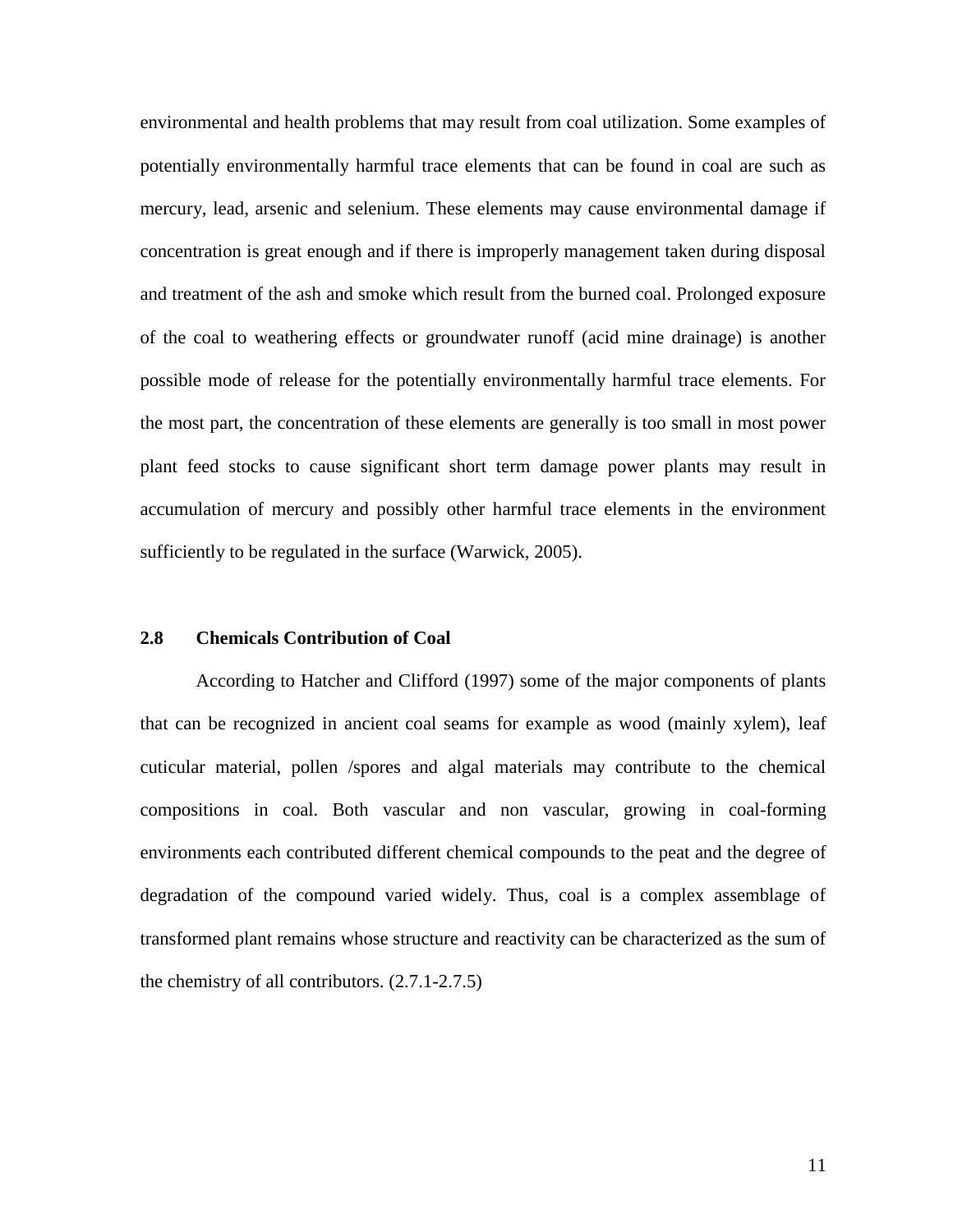#### **2.8.1 Coalification of Wood (secondary xylem)**

The first reaction involves is the cleavage of aryl ether bonds in lignin; these include the hydrolysis of methoxyl groups and the cleavage of b-O-4 aryl ethers. Both reactions produce a phenolic-OH resulting in the formation of catechol-like structures (1,2 dihydrox-yphenols). The latter reaction leads to the pro-duction of a carbocation on the three-carbon side-chain of lignin, and this carbocation is believed to alkylate adjacent catechol-like aromatic rings. This reaction is an important step in the overall coalification scheme, because cleavage of the aryl ethers would form small, water-soluble phenols which would be expelled from the coal during burial by water. The alkylation reaction preserves the macromolecular integrity of the lignin-derived structures, thereby maintaining the physical integrity of the coal. Alkylation of the C-5 aromatic carbon is easily envisioned in gymnosperm lignin where the main monomer units are guaiacyl (mono-methoxyphenols). In angiosperm wood containing equal or greater amounts of syringyl units (dimethoxyphenols) in the lignin, alkylation at C-5 is blocked by the presence of a methoxyl (Hatcher *et a*l., 1989). Thus, cleavage of the b-O-4 bond in angiosperm lignin will likely produce water soluble monomers which can be removed from the remaining wood.

### **2.8.2 Resinites**

Resinites or also known as amber are the fossil remains of higher plant resins. Two major classes of Resinites are frequently encountered in the geosphere, those derived from the polymerization of labdatriene diterpenoids and those derived from polymerization of labdatriene diterpenoids and those derived from the polymerization of cadinene